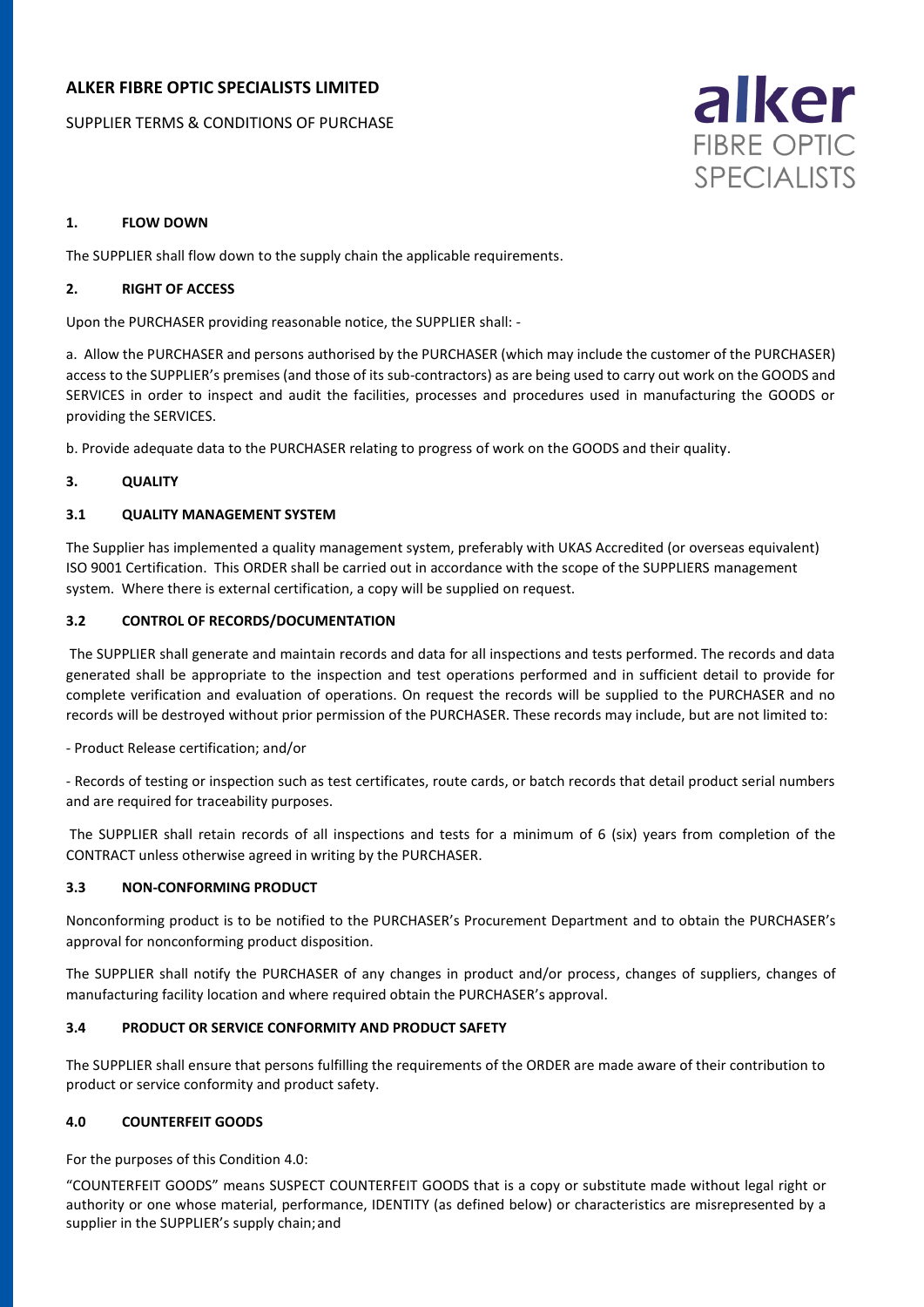"IDENTITY" means information including but not limited to the original manufacturer, trademark or other intellectual property, part number, date code, lot number, applied testing methods and the results, inspection performed, documentation, warranty, origin, alterations, tampering, salvage, recycling, ownership history, packaging, physical condition and previous use orrejection.

The SUPPLIER warrants that COUNTERFEIT GOODS shall not be supplied to the PURCHASER or installed in the PURCHASER's products by the SUPPLIER.

The SUPPLIER warrants that only new, unused and authentic ITEMS shall form part of the GOODS and shall be supplied to the PURCHASER.

The SUPPLIER may only purchase ITEMS directly from Original Component Manufacturers (OCMs), OCM authorised distributors, or authorised aftermarket manufacturers. Use of ITEMS that were not provided by these sources is not authorised unless first approved in writing by the PURCHASER. The SUPPLIER must present a documented risk analysis in support of its request for the PURCHASER's approval (e.g., OCM documentation that authenticates supply chain traceability of the parts to the OCM).

If COUNTERFEIT GOODS or SUSPECT COUNTERFEIT GOODS are furnished under the CONTRACT such GOODS shall be impounded. The SUPPLIER shall promptly replace such GOODS with GOODS acceptable to the PURCHASER and the SUPPLIER shall be liable for all costs relating to impoundment, removal and replacement. The PURCHASER may notify and turn COUNTERFEIT GOODS over to Government authorities for investigation and the PURCHASER reserves the right to withhold payment pending the results of the investigation.

This Condition 4.0 applies in addition to any quality provision, specification, and statement of work or other provision included in the CONTRACT addressing the authenticity of GOODS. To the extent that such provisions conflict with this Condition, this Condition shall prevail.

The SUPPLIER shall include all provisions of this Condition 4.0 including this sentence, in all lower tier contracts under this ORDER. Any inability or unwillingness of a lower-tier supplier to comply with this provision shall be documented in writing and submitted immediately to the PURCHASER.

## 5.0 INDUCEMENT AND ETHICS

The SUPPLIER is fully aware of the provisions of the UK Bribery Act 2010 ("the ACT") and has committed to comply fully with the ACT and will not enter into any contract or arrangement which involves any act or omission anywhere in the world which breaches the ACT. Whether acting alone or with others the SUPPLIER undertakes that it will not do or omit to do anything which constitutes an offence (whether or not the SUPPLIER can be prosecuted) under the ACT.

The SUPPLIER shall maintain an ethics program which includes a written code of conduct, training and awareness for all employees. The SUPPLIER shall, upon written request, make available for inspection records relating to its adequate procedures and anti-bribery programme, but any inspection or non-exercise of the right to inspect, shall not relieve the SUPPLIER of its obligations nor, by doing so, shall the PURCHASER be considered to condone the SUPPLIER's activities.